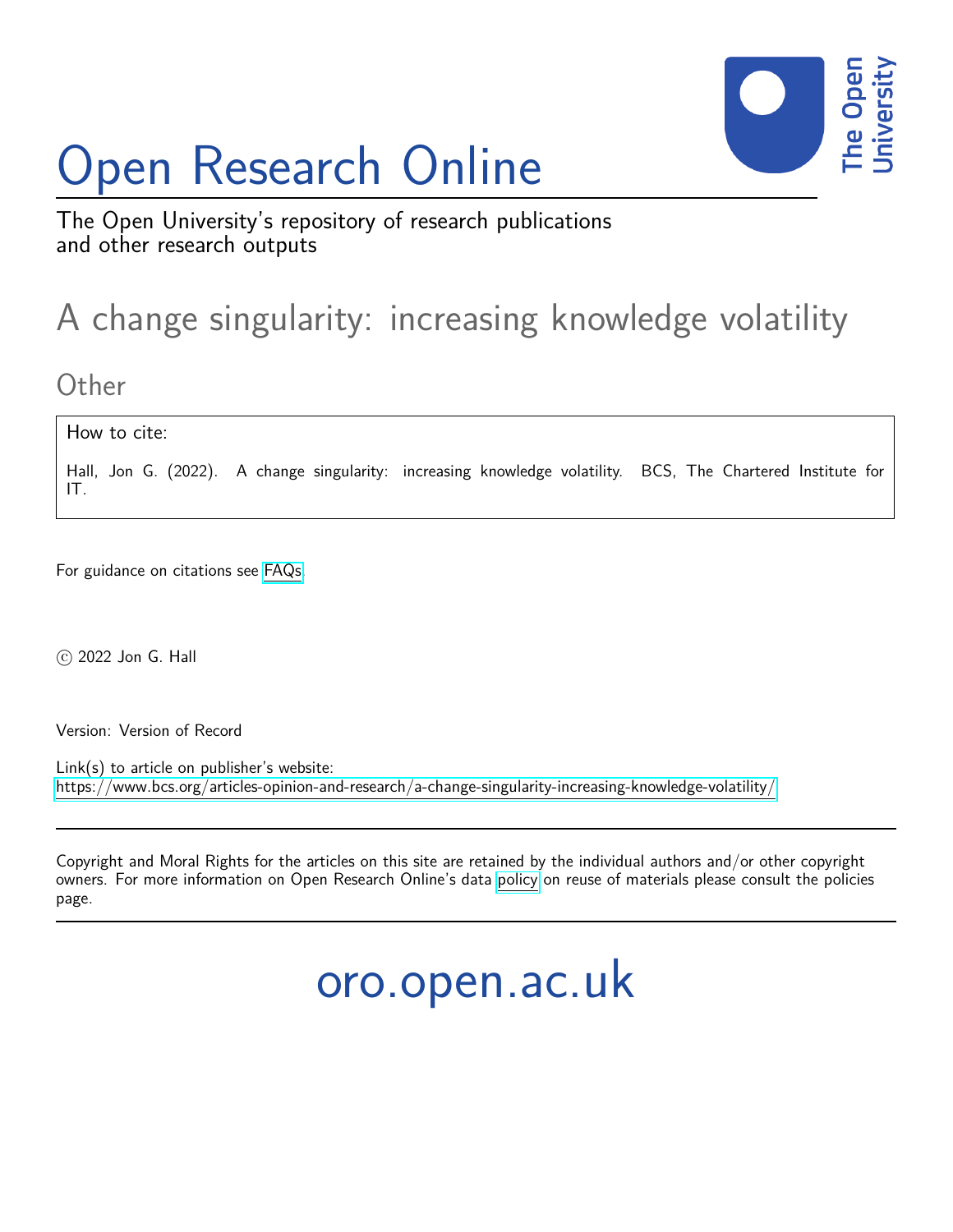### **Adapting to increasing knowledge volatility**

Jon G. Hall

April 7, 2022

Possible headline: *The increasingly rapid technological change combined with the socialising of tech, Knowledge Volatility – the rate at which knowledge goes out of date – is increasing to a tipping point.*

I'm no Sherlock, but you reading this suggests to me that your organisation is digital. Whether your products are digital or your services are digital or delivered digitally, your organisation has a CIO, IT Director, Head of IT, CTO, CDO - it may even be you!

As a digital organisation, you're in the digital supply chain and so are exposed to the forces of change that arise there.

You'll know better than me what this means for your organisation, but I guess one outcome is that you're running to stand still. And, depending on your organisation, your board may or may not understand the forces of digital change meaning their support is less than full.

You more than cope with all of this. You drive your organisation forward into an aggressive digital future, give it what it needs.

Up until now, organisational leadership has really been the management of complexity: building complex operations for a complex organisation to succeed in a complex business context.

Now, it's no secret (and you don't need my research to tell you) that the key to managing complexity is up-front planning. Because of this, planners were what an organisation needed at all levels to compete successfully as markets became more complex, and so it was planners – and people who could develop, implement and follow to a plan – that were recruited.

(Don't get me wrong, I love planners... planners are great – some of my best friends are planners...)

For-complexity-organisations have immovably strong foundations with the sturdiest 30 metre high walls, masses of chunky crenelations on top, and the tallest flag poles supporting proud flags. It has a monarch at the top of an incredibly baroque, interminably slow decision structure.

All is strength, very little is flex – those flags may flap in the winds of change a little?

But there's a tsunami of change coming caused by increasingly rates knowledge volatility, and not all organisations will survive. If I'm right, depending on sector, I think we've got around  $2 \text{ to } 5$  years to reengineer organisations – and society – to cope.

*Knowledge volatility: fashionably late, causing a stir.*

But isn't knowledge volatility just change? And things have changed before, you'll say, and we coped then. Why not now?

Simply, it's not like before: we're moving outside of smooth, *laminar-like* change that is predictable and can be planned for by an organisation that can only change slowly and into turbulent change which isn't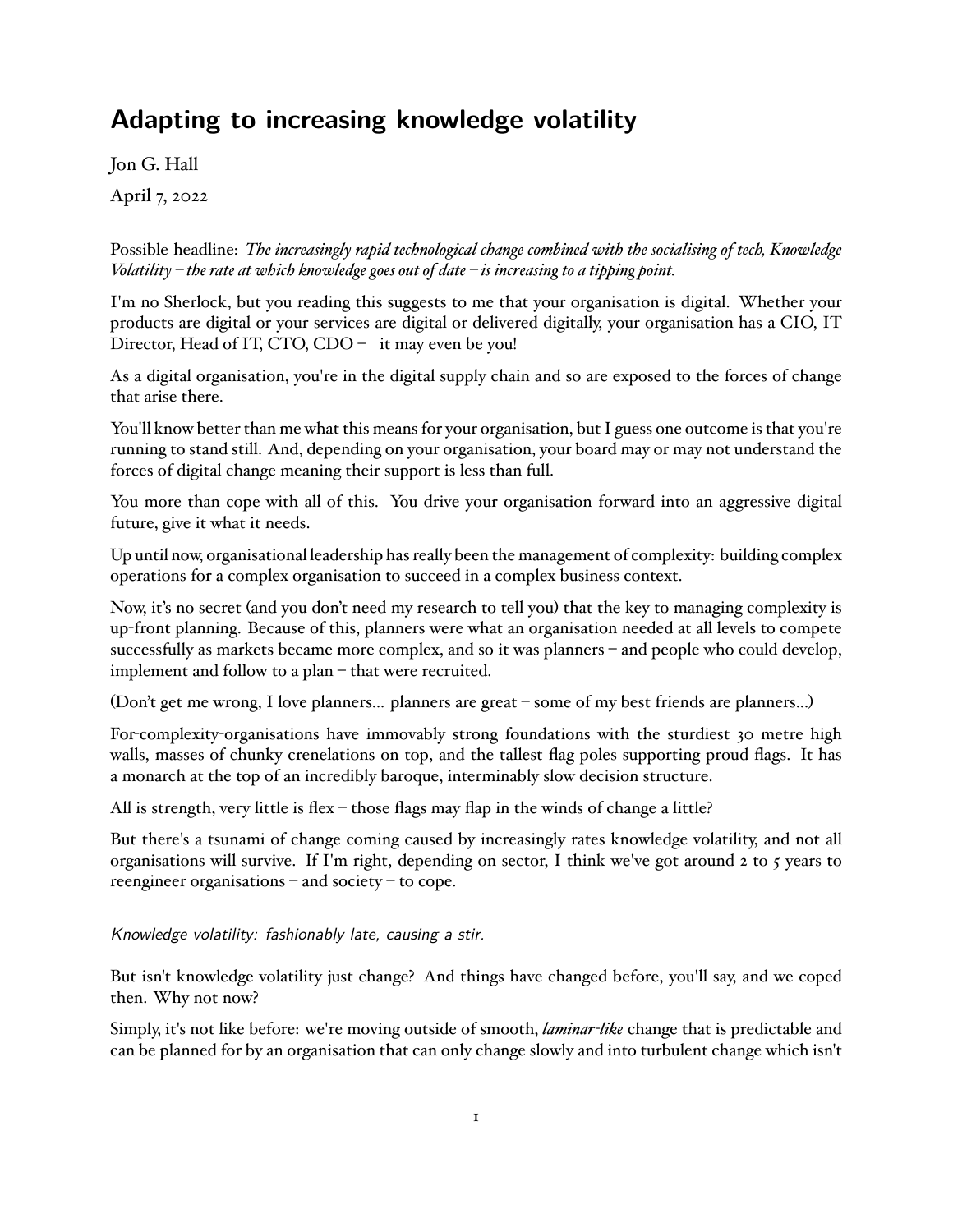addressable by organisations built only for complexity. We're heading toward a change singularity and the only thing that will save organisations is your and your team's adaptability. Adaptability will be key.

#### *Why now?*

Moore's law can be scary as it means that the compute power of any box doubles every couple of years<sup>1</sup>.

Moore's law is also comforting: we know we can cope with that rate of change.

What isn't limited by Moore's law is the deep knowledge that is needed to understand the interactions that change when your compute box is socialised, to customers, to organisations and, yes, to our lives, our democracy and our society. Knowledge volatility is the explosive combination of technical changes within their social context.

Already we see some damaging effects: because of knowledge volatility, universities don't know what skills to teach – things go out of date too quickly. Education is becoming chaotic, with changes in knowledge needs coming faster and faster. And while change may still be manageable in the organisation – just – knowledge volatility is already beginning to outpace the request/analyse/decide communications that are needed to make a centralised system work in any organisation, public or private, or even government.

#### *Implications*

#### *For the individual:*

To keep up with the pace you need to train at the leading edge. But the increasing rate of change means more, much more. You'll begin to have to adapt in real-time to the changes you face. At least at the beginning, tomorrow, you'll need new skills that you don't have today; then things will speed up.

Knowledge volatility thus places great value on your ability to adapt. When the skills needed to be productive change every day, who can determine precisely which skills you will need for tomorrow but you? You're the only one in your context doing what you do. Who is better than you of knowing what you need next. When you're hungry for fast food, you don't want others telling you what to eat; when you're hungry for fast skills, you don't want others to tell you what to study. You've got access to Udemy, FutureLearn, and all the other online platforms and they're way ahead of your HR dept.

But there's more; you're actually going to have to be your own chef to be able to get the digital skills diet you need. And that takes the sort of skills that stay with you through life, the ability to choose the best ingredients, to know how to season them and to cook them the way they need. Improving your digital skills diet is a lot like that. You've got to be able to reflect on today's skills, think critically about tomorrow's skills gap and find ways to bridge it.

#### *And for the organisation*

With knowledge volatility reaching levels that are simply not manageable through any centralised model, we are at a tipping point in organisational structure. Complexity isn't going away, but the new need is

<sup>1</sup> Perhaps a self-fulfilling prophecy? R. R. Schaller. *Moore's law: past, present and future*. IEEE spectrum, 34(6):52–59, 1997.